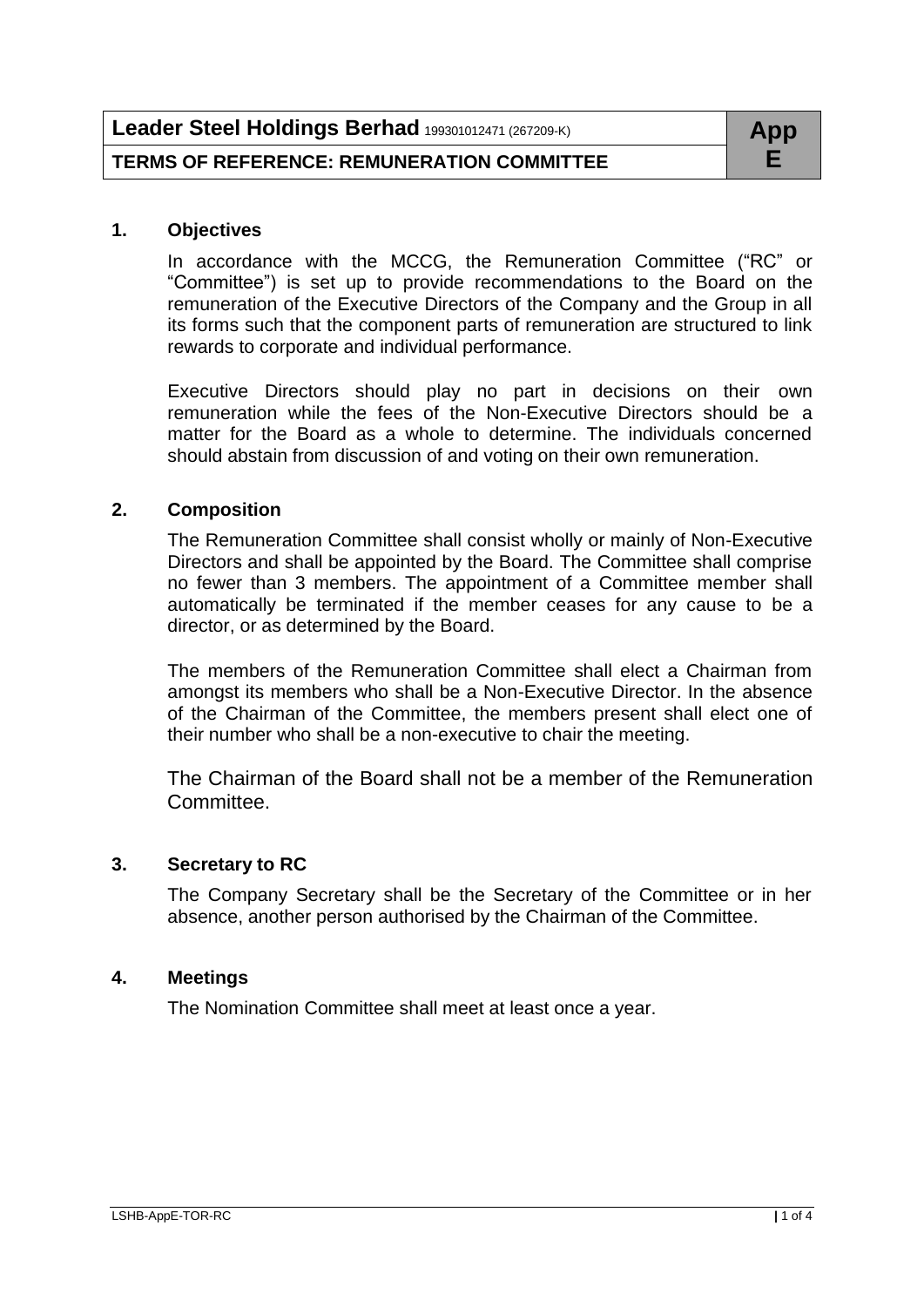# **5. Reporting Procedures**

The Secretary shall be responsible for keeping the minutes of the meeting of the Committee and make it available to all members of the Board upon request. The Committee, through its Chairman, shall report to the Board at the next Board meeting after each Committee meeting.

# **6. Meeting Procedures**

The Committee shall regulate its own procedures, in particular:

- (a) the calling of meetings;
- (b) the notice to be given to such meetings;
- (c) the voting and proceedings of such meetings;
- (d) the keeping of minutes; and
- (e) the custody, production and inspection of such minutes.

# **7. Quorum**

The quorum for any meetings shall be two members.

## **8. Attendance by Invitation**

Other Directors, key executives and employees may attend any particular meeting only at the Committee's invitation.

# **9. Authority of RC**

The Committee in performing its duties shall in accordance with a procedure to be determined by the Board of Directors:

- Have the resources which are required to perform its duties;
- Have full and unrestricted access to any information pertaining to the Company;
- Be able to obtain independent professional advice; and
- Be able to secure the attendance of external advisers and shall have the discretion to decide who else other than its own members to attend meetings, if it thinks fit.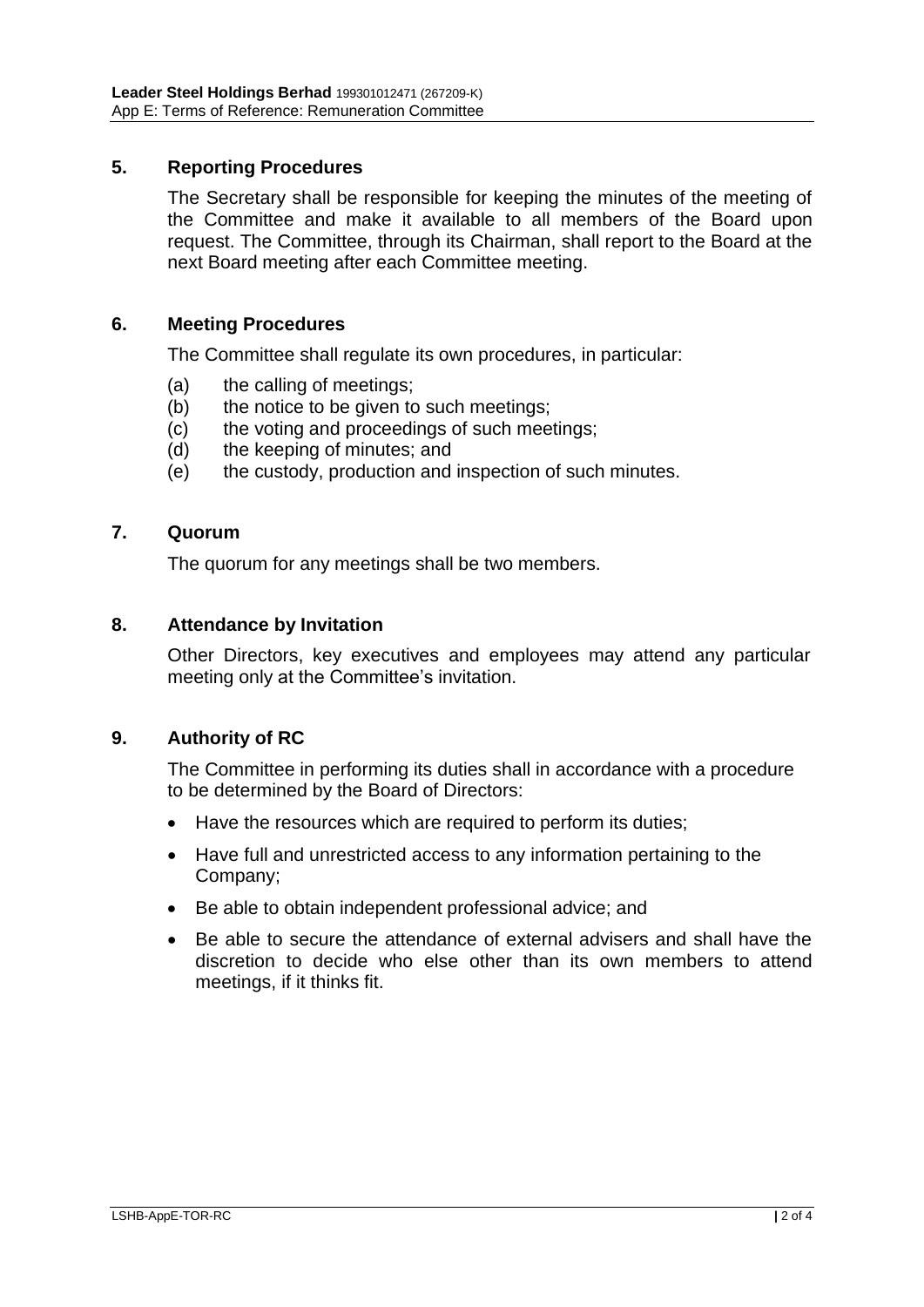# **10. Duties and responsibilities**

- To determine and recommend to the Board the framework or board policy for the remuneration structure, in all forms, of the Executive Directors and/or any other persons as the Committee is designated to consider by the Board, drawing from outside advice as necessary;
- To review changes to the Directors and Senior Management Remuneration Policy from time to time, as necessary;
- To determine and recommend to the Board any performance related pay schemes for the Executive Directors and/or any other persons as the Committee is designated to consider by the Board;
- To implement/ maintain a reward system for executive directors based on their performance against the Company's results. The following factors shall be taking into consideration in determining the quantum of remuneration:
	- o Position and Scope of Work
	- o Business strategy and long term objectives of the Company
	- o Complexity of the Company's activities
	- o Performance
	- o Number of Years of Service
	- o Experience
	- o Salary based on Industries Standard
- To review and recommend the entire individual remuneration packages for each of the executive directors;
- To determine the policy for and scope of service agreements for the Executive Directors, termination payment and compensation commitments;
- To recommend to the Board the appointment of the services of such advisers or consultants as it deems necessary to fulfill its responsibilities; and
- To carry out such other functions as may be agreed to by the Committee and the Board of Directors;
- The Committee should ensure that the following disclosure requirements pertaining to Directors remuneration are being complied with:
	- o Membership of the Remuneration Committee appears in the Annual Report;
	- o Details of the remuneration of each Director are disclosed in the Annual Report in the name of the full Board.
- To carry out other responsibilities, functions or assignments as may be defined by the Board from time to time.